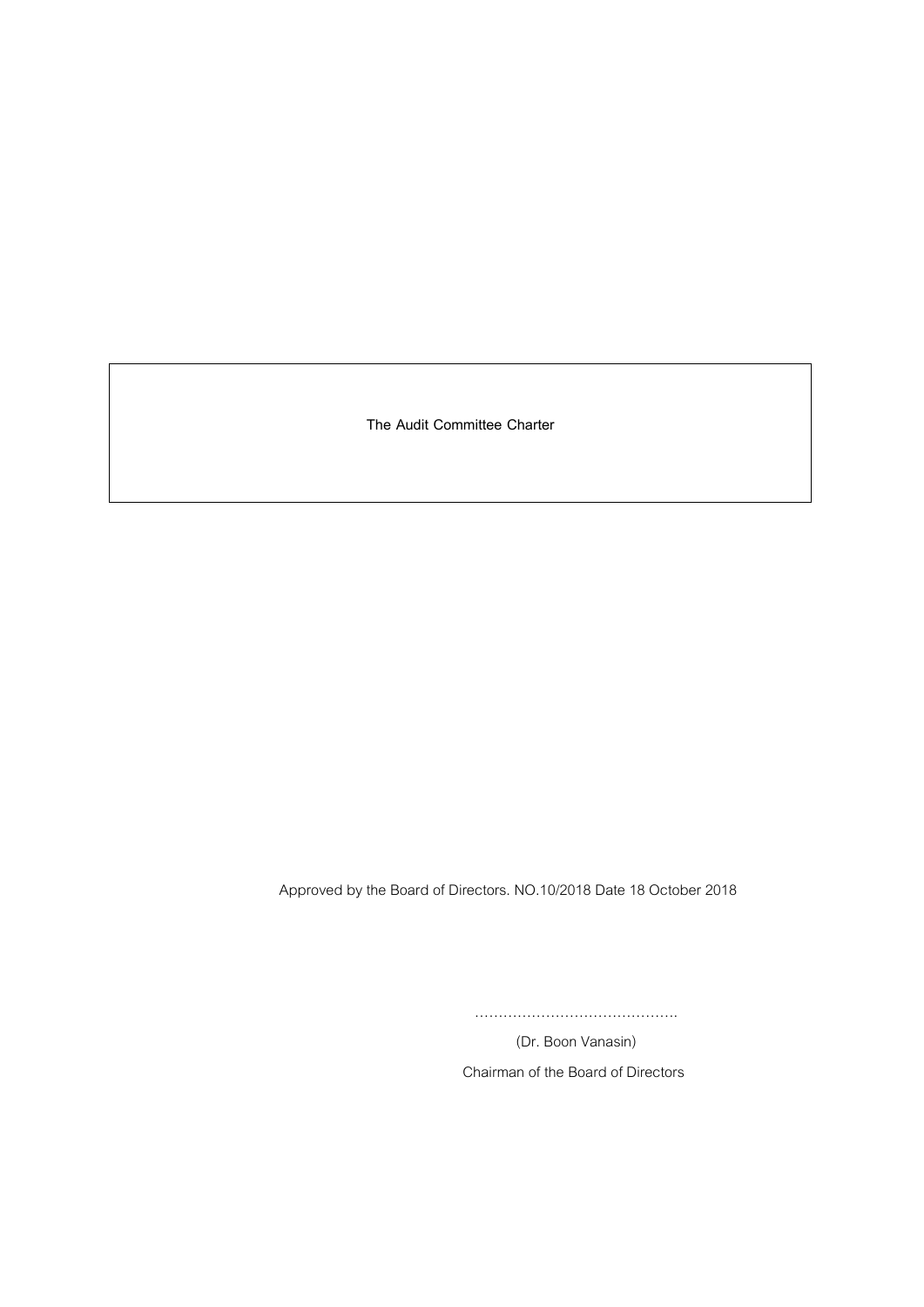# **Thonburi Healthcare Group Public Company Limited The Audit Committee Charter**

#### **1. Objectives:**

 This charter has been prepared with the aim to define the scope of authority of the Audit Committee, which is one of critical mechanisms of good corporate governance in order to provide confidence to the stakeholders that the company's operation has effective inner monitoring and control systems to prevent the conflicts of interest. In this case, the board of directors has approved the Audit Committee Charter as a practical guideline for Audit Committee and to provide understanding on scope of work of Audit Committee to the board of directors, including executives for good corporate governance and business ethics for the Company.

# **2. Qualification of Audit Committee**

**2.1 General Qualification** (Qualification of Independent Directors as per the announcement of Capital Market Supervisory Board)

2.1.1 Holding shares not exceeding 1 per cent of the total number of voting rights of the company, its parent company, subsidiary, major shareholders, or authorized person who are controlling this company. Thus, it includes related persons.

2.1.2 Not or not used to be a director who participated in managing employees, officers, and consultants by receiving monthly salary or the authorized person to control the company, major company, subsidiaries, affiliates, same-level subsidiaries, major shareholders, or of the authorized person to control the company; unless, he is resigned from such action for no less than 2 years before being an audit committee. Thus, the prohibition is excluded the case that the independent committee used to be a government officer, or consultants of government sector who is a major shareholder or the authorized person to control the company.

2.1.3 Not a person who has blood relationship or has legal registration as father, mother, spouse, sibling, and child, including spouse of child of other directors, executives, major shareholders, authorized person, or individuals to be nominated as directors, executives, authorized person of the requester, or subsidiaries

2.1.4 Has no or never have business relationship with the company, its subsidiaries, affiliates, major shareholders or authorized person of the company in the manner that may impede their independent judgment, and not or never be a significant shareholder or authorized person of the person who has relationship with the company, its subsidiaries, affiliates, major shareholders or authorized person of the company; unless, he is exempted from such manner for no less than 2 years before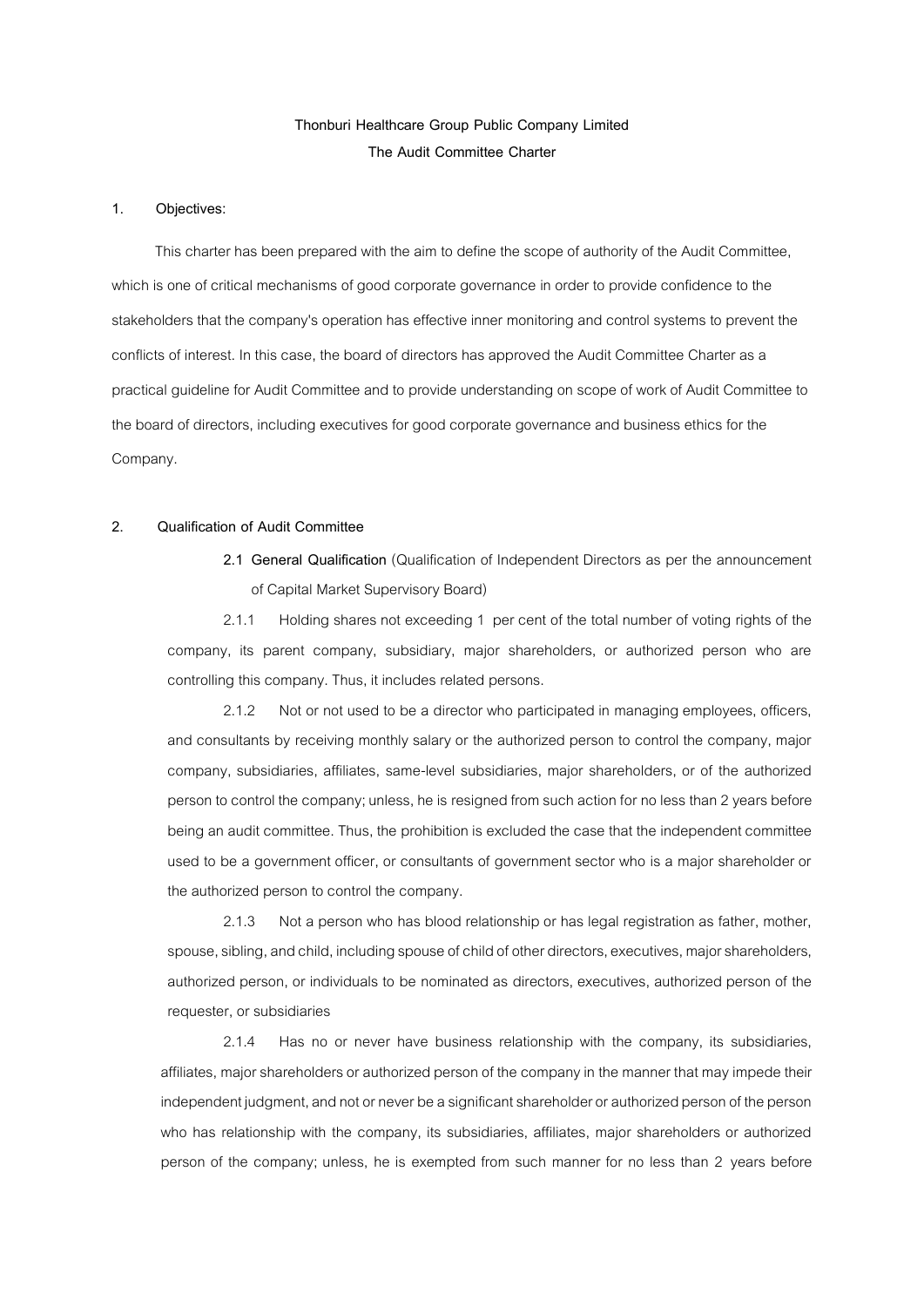appointed to be an audit committee. Moreover, he shall has not benefits or interest whether direct or indirect for both finance and administration of the company, its subsidiaries, affiliates, or individuals who may have a conflict of interest that would compromise its independence.

Business relationship in the first paragraph, including the transaction which is normally done for the commercial operation, rental or leasing of real estate, items concerning assets or services or giving or receiving financial assistance by granted loaning, guarantee, issuing assets as the collateral for liabilities, including other similar circumstances which is resulted that the company or a party has obligation to pay for another party from 3 percent of the net tangible assets of 20 million baht or more, depending which one is lower. Thus, the calculation of such indebtedness, according to the method of calculating the value of the transaction as it is announced by the Capital Market Supervisory Board concerning rules on the transactions must be considering as a burden. By considering the obligation, the total debts incurred during the year prior to a business relationship with the person should be counted.

2.1.5 Not or not used to be an auditor of the company, headquarter, subsidiaries, affiliates, major shareholders, the authorized person, or entity who may has confliction and not being a significant shareholder who has authority to control or being a managing partner of the office of audit where there is an auditor of the company, headquarter, subsidiaries, affiliates, major shareholders, the authorized person in that office; unless, he is resigned from such action for no less than 2 years before being an audit committee.

2.1.6 Not being a person or used to be a person who provided professional services including being the legal consultant or financial consultant who received the charge for over 2 million a year from the company, headquarter, subsidiaries, affiliates, major shareholders, the authorized person, or entity , and must not be a significant shareholder who has authority or being a partner of the professional service provider; unless, he is resigned from such action for no less than 2 years before being an audit committee.

2.1.7 Not a director appointed as a representative to protect benefits of the board of director, major shareholder, or shareholder who is related to the major shareholder. Moreover, he must be able to express an opinion or report independently as per the mission assigned without regard to any benefit that cannot be constrained to comment as it should be.

2.1.8 Do not operate the same business operation and performed operation as the significant competition with the Company or its subsidiaries, or not being the significant partner in the partnership company or not being the director who has co-operation, employee, officer, consultant, etc., who receives salary as usual or holding more than one percent of total shares that have rights to vote of other companies that conduct the same business or perform operation as the significant competition with the Company or its subsidiaries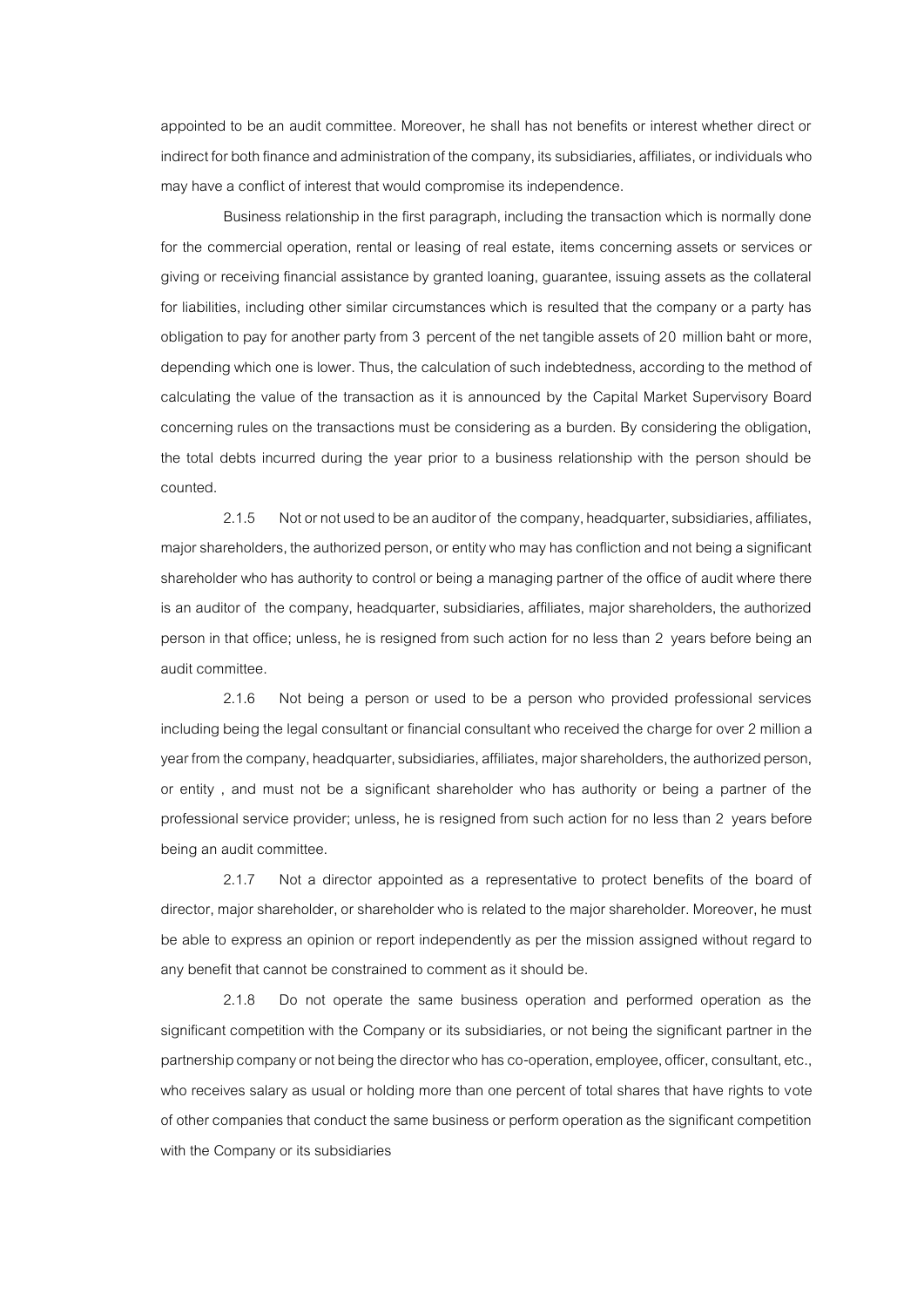2.1.9 Not have any manners that cannot provide independent opinions about the work operation of the company.

2.1.10 Audit Committee shall be an independent director as per the qualification specified by the office of Securities and Exchange Commission. ("SEC Office").

## **2.2 Specific qualification**

2.2.1 Not being a director authorized by the board of directors to decide on the operations of the company, headquarter, subsidiaries or affiliates in the same level, major shareholders, or authorized person to control the company

2.2.2 Not being a headquarter, subsidiaries or affiliates in the same level, only for those which is registered.

2.2.3 Has the responsibility in the same manner as set forth in the announcement of the Stock Exchange of Thailand on the features and scope of work of the Audit Committee.

2.2.4 At least 1 Auditor shall have adequate knowledge and experience in accounting or finance to perform the reliable audit on financial statement.

#### **3. Appointment, Term of Office, and Retirement**

# **3.1 Appointment**

3.1.1 The board of directors or shareholders' meeting shall appoint the independence director as the chairman of the Audit Committee and auditor.

3.1.2 Audit Committee consisting of independent directors at least three people, and at least 1 Auditor shall have adequate knowledge and experience in accounting or finance to perform the reliable audit on financial statement. The Board's Audit Committee will select 1 member to serve as the Chairman of the Audit Committee.

3.1.3 When the auditor completed the term of office or has any reasons that cannot be available in this position until the end of term, and it is resulted that the number is less than 3 persons, the Board of Directors for the shareholders' meeting is required to appoint a qualified auditor without any prohibitions of replacement completely within three months from the date that the number of member is incomplete to ensure the continuity in the operation of the Audit Committee. The auditor who takes the position shall represent in the office only for the remaining term of the previous audit committee.

3.1.4 The secretary of the company, director of the internal audit department, or director of the accounting and financial department takes the position as a secretary of the audit committee.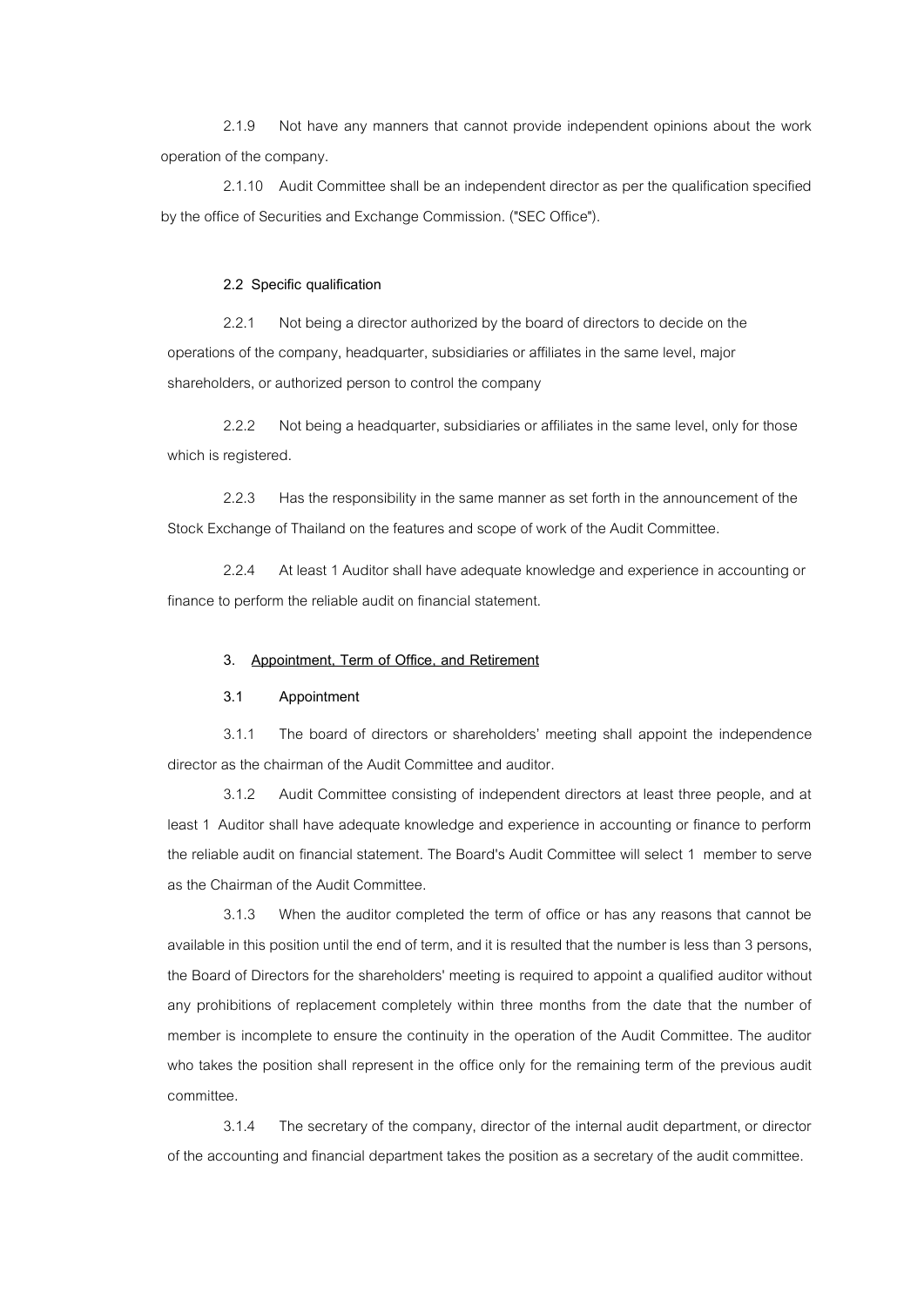#### **3.2 Term of office**

The Audit Committee shall hold the position for a term of three years, and the term is as same as the term of being the audit committee of the company. After the expiry, he may be considered to be appointed in this position again as it deems appropriate by the board of directors. The audit committee shall hold the position consecutively for not exceed 9 years, and the audit committee who retired shall act as the position until new person is appointed; unless, in the case that he is not chosen to take the position after he retired.

# **3.3 Retirement**

- 3.3.1 Audit committee is retired when
	- a) The term is expired
	- b) Resigned from being an audit committee
	- c) Resignation
	- d) Death

e) The Board of Directors or the shareholders' meeting has resolution to discharge from the position

- f) Lack of being commitee
- g) The court has ordered to resign

3.3.2 Resignation of the audit committee in the case that he still serves the position of the board of director, he shall submit the resignation letter to the Chairman of the Audit Committee at least one month in advance with the reason that the Chairman of the Audit Committee will present to the board of directors for approval along with a copy of the resignation letter to inform the Stock Exchange of Thailand ("SET") in order that the board of directors will consider appointing another person with qualified individuals to replace those who resigned.

3.3.3 In the case that the Audit Committee resigned or retired before the expiration of the term, the company shall inform the SEC immediately, and the audit committee who is resigned or removed from the position will inform such reasons to the SEC office.

#### **4. The meeting**

4.1 Audit Committee has set schedule regularly for at least once in 3 months to consider the finance quarterly and annually as well as other matters as per the authority. He will have to attend the meeting with the external auditor, internal controlling system auditor, executives, and executives who take responsibilities about the accounting and finance to audit financial budget in each quarterly, and report to the board of directors or in the case that the executives shall have related reports or related lists about received and distributed assets as it shall be considered as per appropriateness of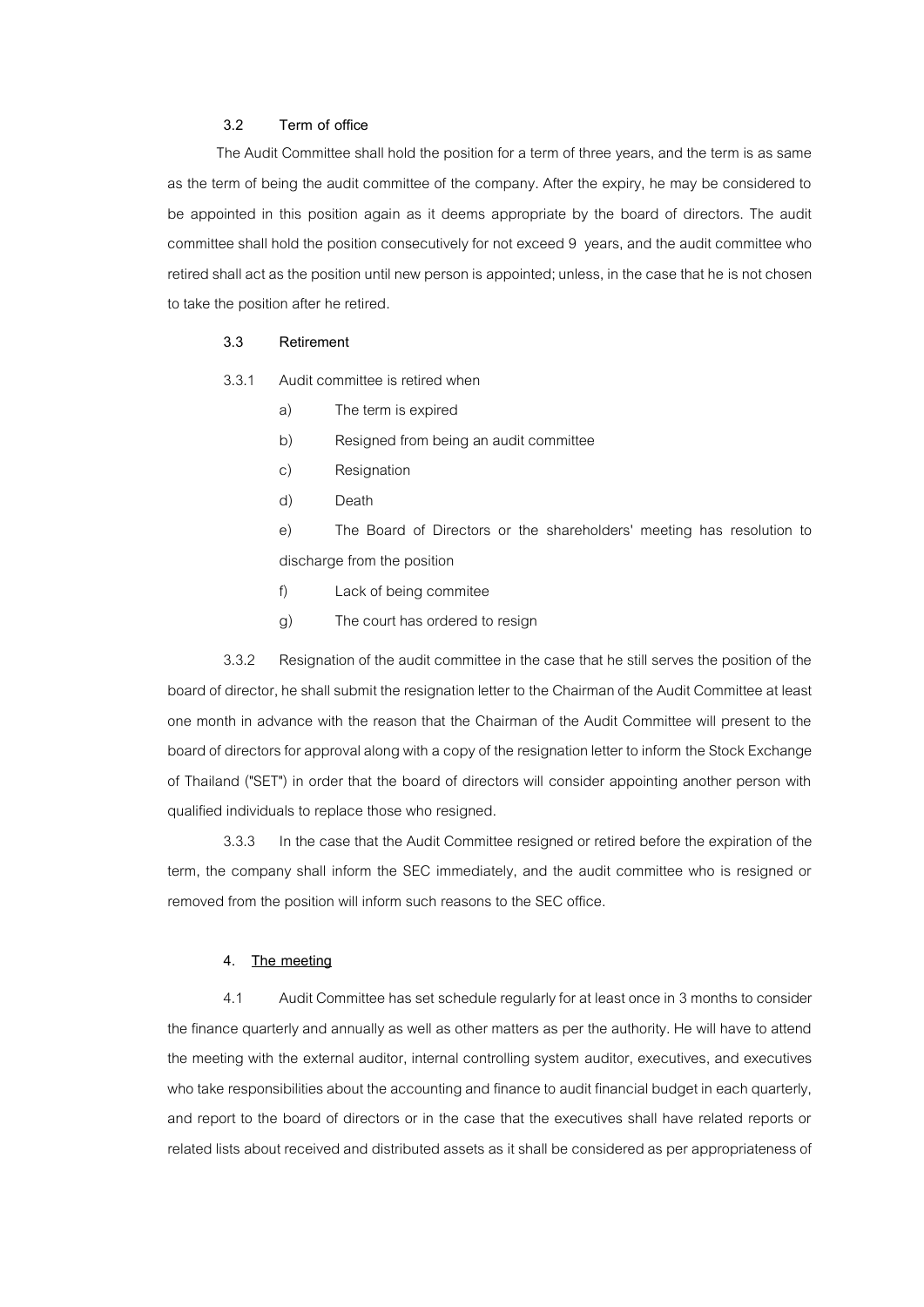each item and the benefits of the company in order to comply with the related principles and any received and distributed assets specified by the SET.

4.2 For the invitation for the Audit Committee meeting, the chairman of the audit committee or secretary of the audit committee authorized by the chairman of the audit committee shall deliver letter specified the meeting date to the audit committee before the meeting has held for 7 days in advanced; unless, it is an urgent case as it can be informed by other means or can specify the date of the meeting earlier than it is mentioned . In each meeting, the meeting shall be scheduled clearly and the meeting document shall be submitted to the audit committee and the meeting attendee in advance with a reasonable period of time in order to have time to consider the request for information or call for further documents for consideration.

4.3 Audit Committee Meeting must have not less than half of total Audit Committee attend the meeting to constitute as a quorum

4.4 If the Chairman of the Audit Committee is not available, the Audit Committee who came to the meeting shall select any person as the chairman of the meeting.

4.5 The final decision of the Meeting held a majority. If the vote is equal, the Chairman of the meeting shall have another one vote as an additional casting vote.

4.6 For the voting, if there is a committee who is a stakeholder, he has no right to vote in such issue.

4.7 Secretary of Audit Committee has not right to vote

4.8 For the minute of meeting, the secretary of Audit Committee or any person assigned by the Audit Committee to make a report of Audit Committee meeting, the report must be approved by the Audit Committee, and such report shall be given to the Chairman of the Audit Committee in order to report the result of the meeting to the meeting of the board of directors in order to know the activities of Audit Committee.

4.9 Audit Committee can invite related persons such as board of directors, executives, legal officer of the company, external legal officers, or employees of the company from both headquarter and subsidiaries to attend the meeting and other related person can be involved to discuss and clarify questions.

#### **5. Scope and obligations**

The Audit Committee has the scope and obligations supporting corporate governance, especially in a process of financial reporting, internal control, audit and compliance process of the company complied with the law. The details of the scope and obligations are as follows;

**5.1 Financial and Audit Report**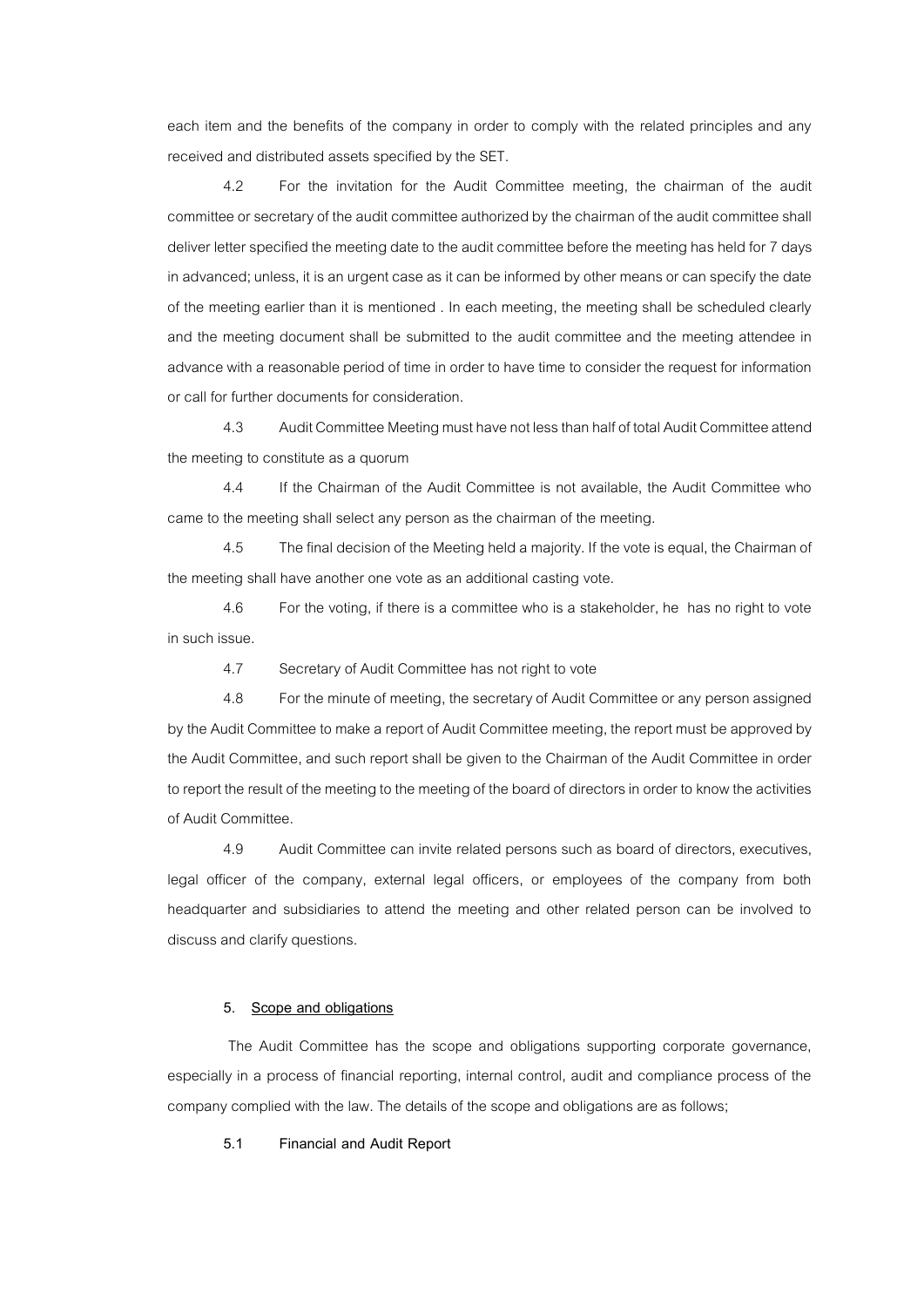5.1.1 To review the company's financial reports and its subsidiaries to ensure accuracy and reliability, including sufficient disclosure of information. Furthermore, the company has complied with accounting standards and related laws by coordinating with external auditors and executives who are responsible for preparing quarterly and annual financial reports

5.1.2 To consider, select nominate and dismiss any persons who have independency to act as the auditor of the Company and to determine the compensation of such person including to attend the meeting with the auditor without the management attending such meeting at least 1 time per annum to acknowledge the material financial information, audit result and to discuss on any problem that may find from the performance of the auditor.

# **5.2 Internal Control**

5.2.1 To review the Company to have its internal control system adequately and effectively.

5.2.2 To review the Company to have its risk management system and measure on risk management adequately.

5.2.3 To review the accuracy of references and self-assessment form in relation to anticorruption measure of the Company in accordance with the Thailand's Private Sector Collective Action Coalition Against Corruption.

5.2.4 To review and monitor the management to have process on whistleblowing and complaint.

# **5.3 Internal Audit**

5.3.1 To review the Company to have its internal audit system adequately and effectively including to supervise the Internal Audit Department to perform its duties in accordance with the internal audit standard.

5.3.2 To consider the independency of the Internal Audit group.

5.3.3 To approve the appointment, transfer, dismissal and evaluation of performance of head department of the Internal Audit Department including to consider compensation, manpower and resources that are necessary to the performance of the Internal Audit Department.

5.3.4 To consider and approve the Charter of the Internal Audit Department.

5.3.5 To consider and evaluate the annual internal audit plan to ensure that such plan is in line with classification and level of risks of the Company.

5.3.6 To review the internal audit report which will be proposed to the management team including to review the opinion of the management team on the issues arising from the internal audit which have been presented and reported as well as to follow up on it to ensure than the management team complies with such suggestions adequately and within the appropriate timeline.

5.3.7 To approve the engagement and to determine the compensation of the internal audit provider in case of out-sourcing.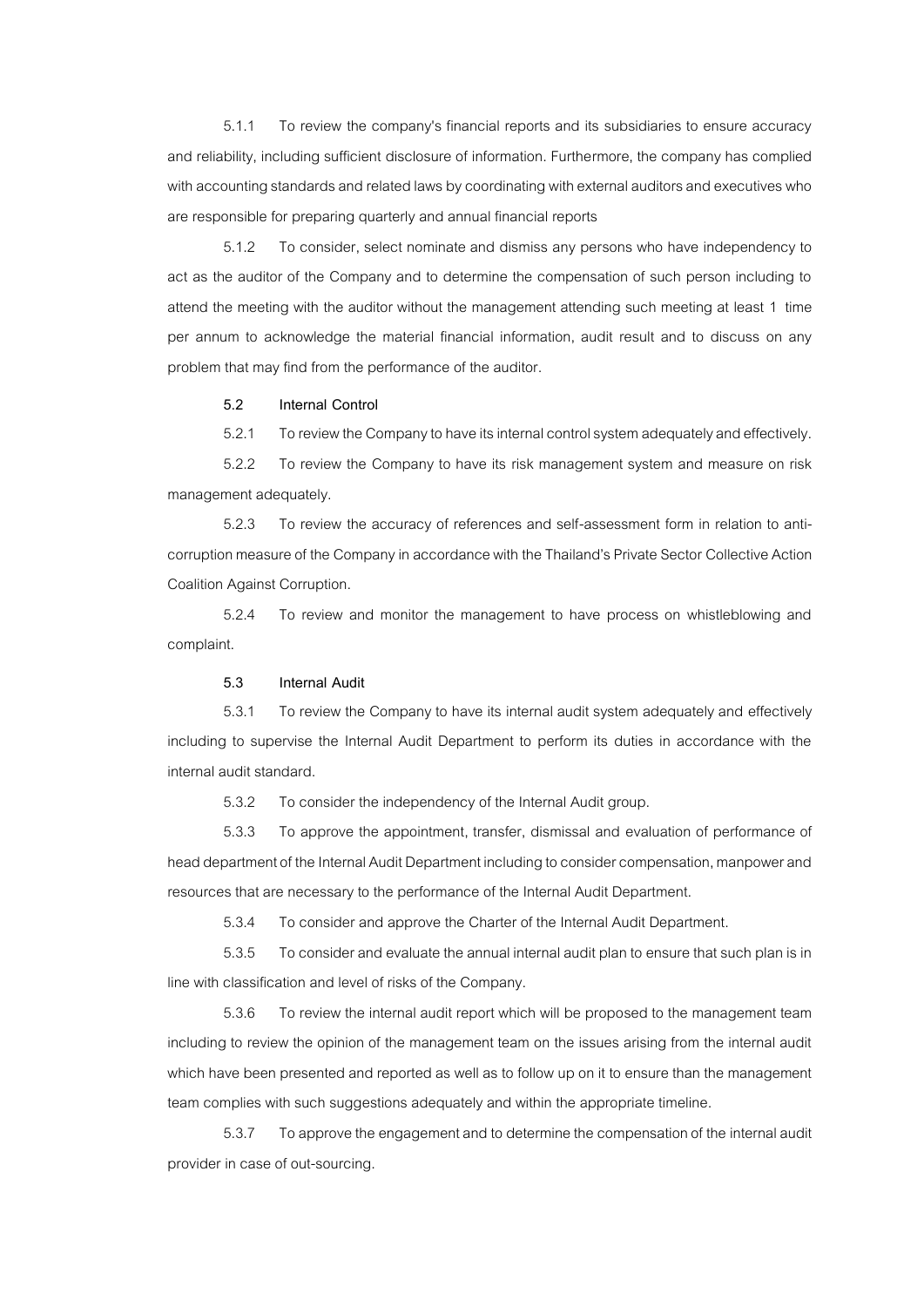# **5.4 Compliance with Relevant Laws**

5.4.1 To review the Company to comply with the laws concerning securities and exchange, the regulations of the Stock Exchange of Thailand and other laws relating to the Company's business.

5.4.2 To consider the connected transaction or transaction that may have the conflict of interest to comply with the laws and regulations of the Stock Exchange of Thailand to ensure that such transaction is reasonable and for the best benefits of the Company.

5.4.3 To verify after receiving the notification from the auditor that there have suspicious circumstances that the director, the management team or person who are responsible for the operation of the Company, may commit an offence related to their duties and responsibilities pursuant to the Section 281/2 paragraph 2, Section 305, Section 306, Section 308, Section 309, Section 310, Section 311, Section 312 or Section 313 of the Securities and Exchange Act, and to inform the preliminary result of investigation to the Office of the Securities and Exchange Commission and the audit within 30 days from the date of the receipt of notification by the auditor.

# **5.5 Other Duties**

5.5.1 To review and revise the Charter of the Audit Committee by considering of the revision on any issues as it deems necessary and appropriate and to propose to the Board of Directors for approval.

5.5.2 The Audit Committee can ask for advice from any external and independent advisors, if necessary, whereby all expenses shall be borne by the Company.

5.5.3 Be able to meet executives, communicate with staff and access to relevant information without restrictions.

#### **6. Authorization on Inplementation**

6.1 Audit Committee has an authority to appoint Secretary for Audit Committee to support the operation of the Audit Committee.

6.2 Audit Committee has the authority to request an opinion from an independent professional advisor when deemed necessary to use the company's expenses. The employment shall be in accordance of the company's regulation.

6.3 Audit Committee has the authority to request data from any departments of the company and subsidiaries for additional consideration.

# **7. The report of Audit Committee**

7.1 To prepare the Audit Committee's reports and disclose it in the Company's annual report by showing the list as specified by the Stock Exchange of Thailand and such report must be signed by the Chairman of the Audit Committee.